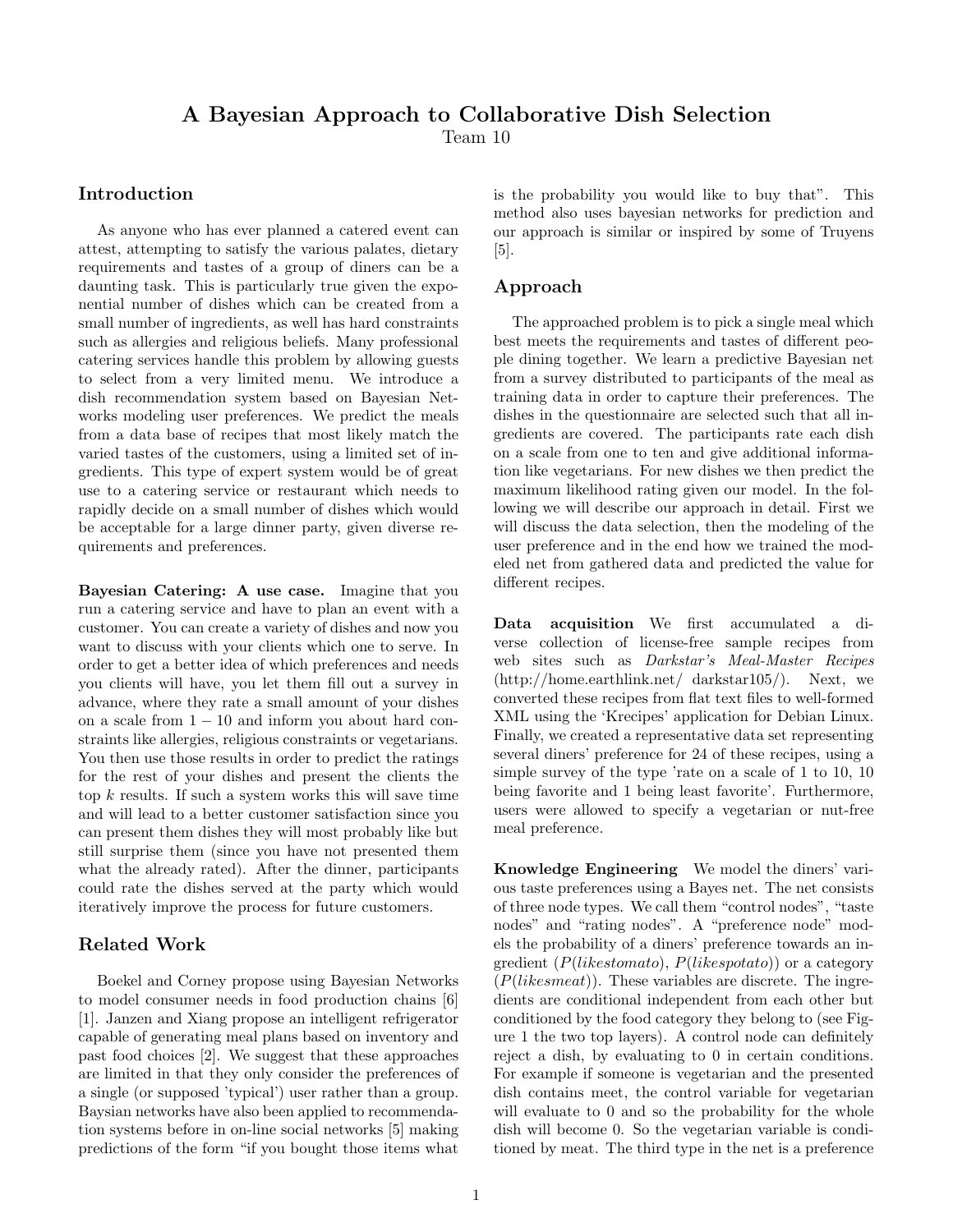node, it is continuous and models the dish rating given a set of ingredients. The overall net is shown in Figure 1.



**Figure 1. Our Bayesian net modeling user preferences. The top layer describes the categories Meat and Vegetable. We have a control variable vegetarian for Meat, such that it will always evaluate to** 0 **when there is meat involved in a dish and we have a vegetarian diner. The mid layer describes the preference for different ingredients. The last layer is a Gaussian predicting the users preferences.**

Learning user preferences In order to estimate the model parameters, the system will be trained with statistics about taste and preferences given a set of dishes with ratings from multiple users. The training set is generated from the questionnaires we distributed. An example for a survey output could look like this (Ingredients, Rating): "Pork, Potatoes, 8". In order to perform normal Maximum Likelihood Learning [3] we have to have information about all variables ("Pork, Potatoes, Tomatoes, Beef, Meat, Vegetables, Rating"). We perform several steps in order to transform from the survey input to a training instance. First we discretize the values such that all given variables (in our case Pork and Potatoes) are set to "true" if the value is above a certain threshold (in our experiments 5) and "false" otherwise. In that way "liking things rated  $> 5$ " appear more often in the training set and will be assigned with a higher probability. We add categories by including the category of each ingredient from the survey. If the ingredient is liked, the category is too and if it is not, the category is not liked too. The last step is to add all values that are not in the recipe as "false" to the training instance.

From a set of those preprocessed assignments, we can directly calculate the probabilities for the ingredients using Maximum Likelihood Learning [3]. For example for an assignment of a conditional variable  $P(X = x | Y_1 =$  $y_1,...Y_2 = y_2$ , we count how often we observe the configuration  $X = x, Y_1 = y_1, \ldots Y_2 = y_2$  and how often we count  $Y_1 = y_1, \ldots Y_2 = y_2$  in our data set. The maximum likelihood is then defined as

$$
P(X = x | Y_1 = y_1, \dots Y_2 = y_2) = \tag{1}
$$

$$
\frac{N(X = x|Y_1 = y_1, \dots Y_2 = y2)}{N(Y_1 = y_1, \dots Y_2 = y2)}
$$
\n(2)

where  $N(A)$  is the number of times event Aoccurs in the data set. For a continuous variable like rating, we estimate a Gaussian for each combination of it's parents. For example if the rating variable is dependent on beef and tomatoes, we would estimate 4 Gaussians, one for each possible combination of beef and tomatoes. So during training we would estimate mean and variance for all cases where  $(tomato = true, potato = true),$  $(tomato = false, potato = true)$  and so on.

Inferring maximum likelihood rating Having estimated the probabilities of such a net, we can infer the maximum likelihood rating of a unseen dish while observing only a set of ingredients. Therefore, we iterate over all possible ratings  $(1 - 10)$  and compute the probability of this rating. The maximum probability is the maximum likelihood rating for that dish. We use the enumerateAll algorithm [4], for the probability calculations.

Implementation In order to model food preferences, we implemented a custom Bayesian net library in Java with minimal use of third party libraries (e.g. for XML input). We chose to implement our own Library, for maximum flexibility and to ensure that the learning algorithm functions precisely as follows: The library uses the sum-product algorithm for inference and maximum likelihood learning for parameter estimation. In our implementation we support discrete as well as continuous probability distributions. Discrete distributions can be modeled as tables or as trees. In our implementation only continuous distributions with discrete parents are supported. A continuous distribution is then modeled as a mapping of all possible combination of its parents to a Gaussian set.

#### Evaluation

In an experiment we collected 24 ratings from 4 persons. We trained the Bayes net using a sparse subset (50%) of the survey data. Then we evaluated the rest of the recipes (which are all unseen) and calculated the maximum likelihood rating. As shown below, the calculated preferences for recipes which were not used to train the Bayes net are quite close to the actual survey data, which essentially reflects the following preferences (Sample ratings are on a 1-10 scale):

Diner 1 Prefers all dishes equally (5)

Diner 2 Vegetarian, meat dishes are (1), remainder are (9)

Diner 3 Prefers meat (6) to vegetarian (4) to desert (3)

Diner 4 Prefers Pork and Desserts (9), remainder are (3)

Next, we calculate the error between the application's ranking of all dishes and the actual ranking as determined by the user surveys. We suggest that a low error